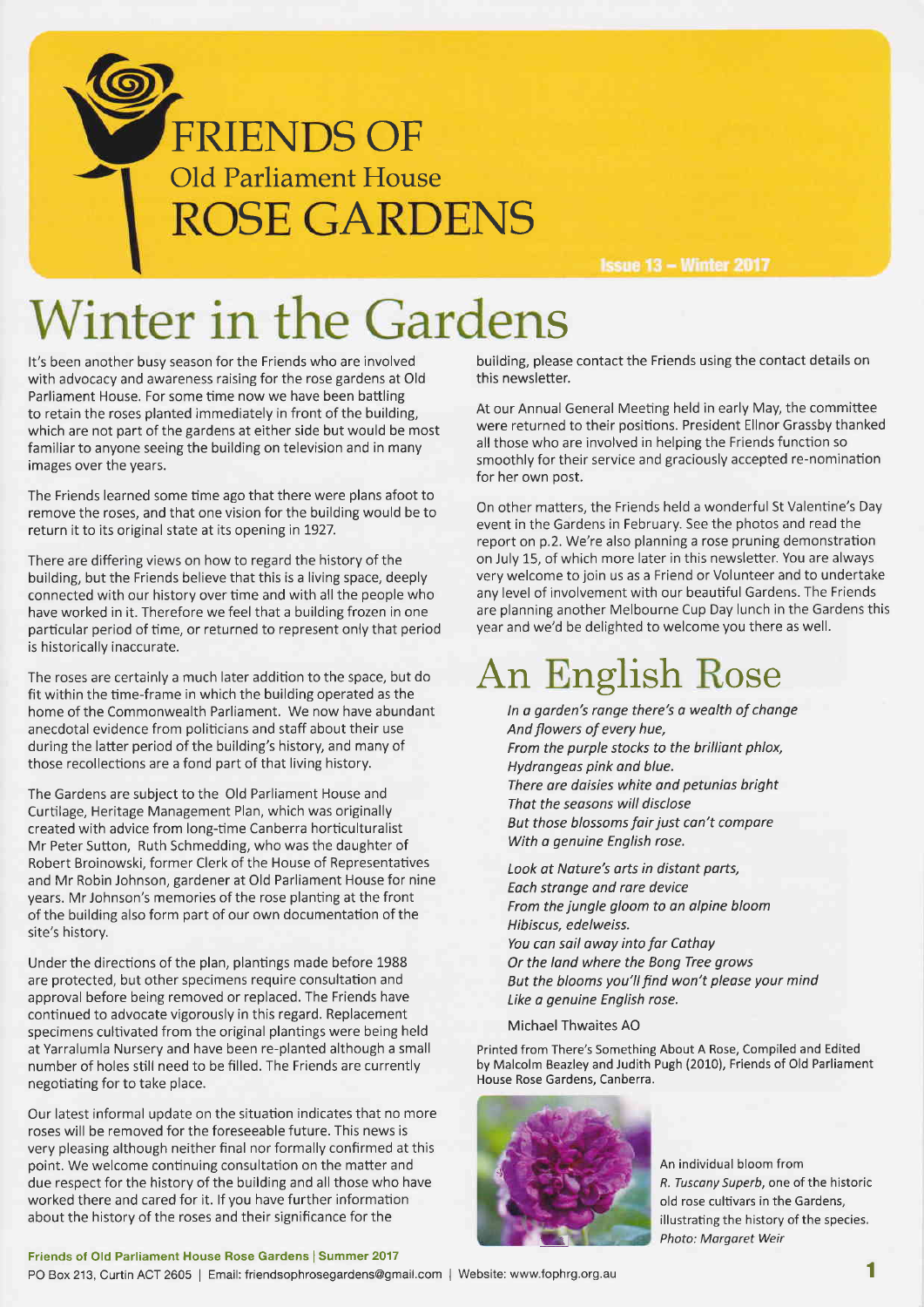### Story-telling on St Valentine's Day

The Friends held their now traditional St Valentine's Day gathering on the day itself in February in near perfect weather. More than 50 guests enjoyed canapés and champagne from Lerida Estate, who have been generous with their support for us over the years. ln something of a departure from our more usual speakers, we were delighted to welcome Canberra lawyer and storyteller Sean Costello as our featured guest for the event. Sean has been telling "Capital Yarns" for several years now and uses an interactive method of storytelling where audience members are asked to nominate several objects that will be incorporated into a yarn. Our story prompts were a pet turtle, cryptography and a punnet of blueberries (with a side of fries). The resulting yarn included visits to the local markets, a wild romance and many other Canberra landmarks, to the delight of our crowd. You can hear the story at Sean's website, capitalyarns.com.au, where it's available as a live recording. Ours is podcast number 17. We also enjoyed some wonderfully stirring music from Los Amigos del Tango: Juan and Brendan's music was perfect for the event, while committee member Mimma Memmola's very engaging performance had everyone



Sean Costello entertains the large crowd at our St Valentine's Day drinks





Anne Knowler and guests at the evening cocktails

Photos: Amondo Hynson

Guests (and dogs) mingle in the evening sunshine after Sean's storytelling session



Rose lover Dennis Dempsey enjoys some bubbles among the roses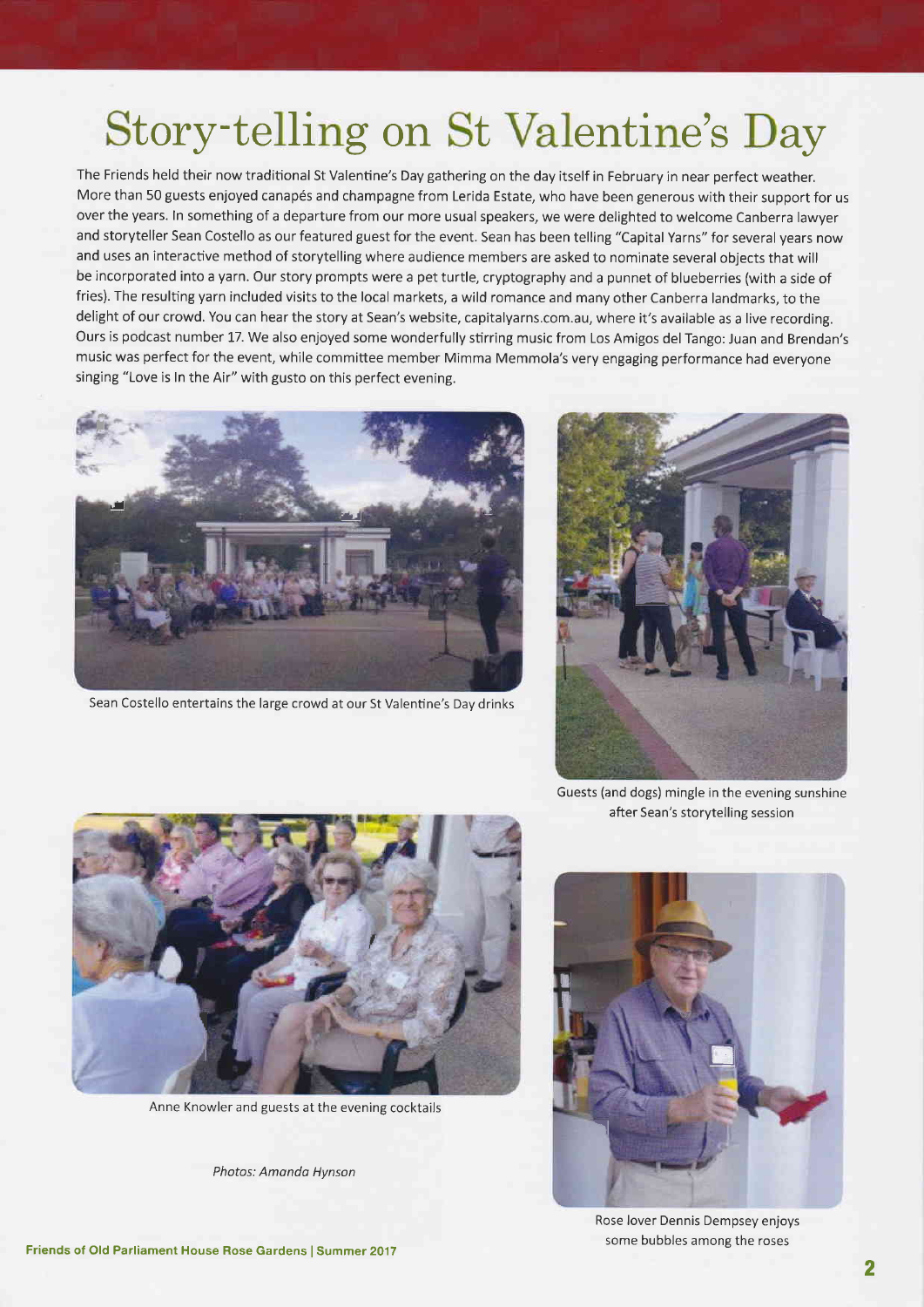#### OPH Rose Gardens Volunteers in the news

The Volunteers who work so hard to keep the Gardens healthy and beautiful were celebrated in a Canberra Times article on June 11 this year. Kimberley le Lievre quoted longstanding volunteer and passionate rosarians Victoria Jones and Ros Donohoe, and Friends committee member Amanda Hynson who also co-ordinates the Volunteer programme for the NCA. "The delicate task of tending to the plants and pruning the branches is left to a team of about 70 Volunteers, who work year-round to ensure the roses, when in bloom, are at their best", the article says, describing the task of caring for more than 8000 rose bushes across the four gardens at Old Parliament House.

"Volunteer co-ordinator Ros Donohoe said the best thing about volunteering in the garden was being out in the open, connecting with new people. "l enjoy making new friends, and I enjoy learning about the roses," she said. "l'm not a horticultural extraordinaire, but I like learning and I particularly like the Rex Hazlewood garden



Victoria Jones and Ros Donohoe amidst the beds at the Old Parliament House Rose Gardens. Photo: Jamila Toderas

because it's got the history of the wild rose, it's got the European and Asiatic roses, and it's got the very old varieties."

The article also discussed the Volunteer training programme in May, and quoted Amanda Hynson on the impact that trained and enthusiastic volunteers have made : "We have seen such improvements in the gardens in the quality of the flush each year, because of the techniques implemented in the gardens," Ms Hynson said. "There's lots of things to consider, it's not as simple as coming in and cutting. You can't just go along with a hedge trimmer. When you look at how delicate some of these roses are, you can imagine how hard it is to get in there and get the exact right angle," she said.

The team gave three top tips for pruning roses.

1. Hygiene - use a spray bottle with an equal mix of methylated spirits and water and spray the secateurs each time you move to a new area of the plant or a new plant.

"When you're using a secateurs on a plant, you've got to consider it's like an instrument in surgery so you're not contaminating [with disease] different sections of each different type of rose."

2. Prune carefully, with best practice. The key is to prune 5mm north of the bud, and cut at a very slight angle.

"lt's unlike the old days when there was a deeper angle. lt's just an ever so slight angle so you're not interfering with the growing and healing part of the stem," Ms Donohoe said.

3. Ensure the plant has sufficient welling to allow for a breeze to pass through.

"The welling is important, otherwise you get disease in the root and the branches and they die. Pruning is an opportunity to well your roses," said Ms Jones.

#### Practical pruning: a demonstration at Bruce

The Friends have organised a rose pruning demonstration in connection with the Horticultural Society of Canberra. lt takes place at the Horticultural Society's Trial Garden at Bruce, located at the CIT Bruce campus on Saturday July 15 from 1:00pm until; 3:00pm. This event is free for members and guests and an excellent opportunity to try out your pruning skills, learn about new research and changing techniques to make the most of your own blooms. We recommend attendance - it will be a fun, practical event with plenty of expert advice on how to do the best job possible during this winter pruning season. The workshop will cover timing, the angle of the cut, how much wood can be removed from differing rose species and how to maximise flowering. Friends have been emailed an invitation with directions to the campus.

For further enquiries, please email friendsophrosegardens@qmail.com